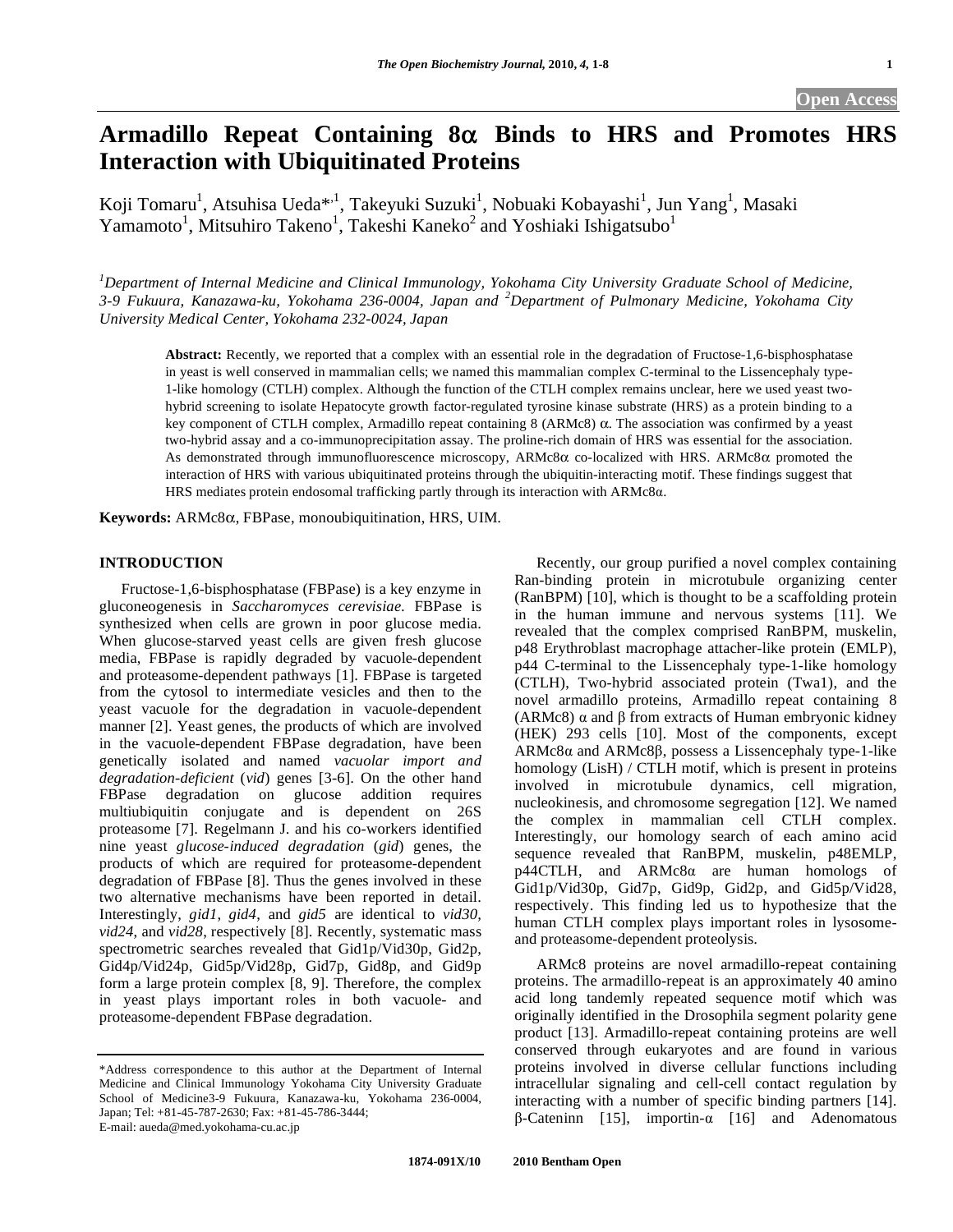Polyposis Coli [17] are also armadillo-repeat containing proteins and regulate a variety of cellular process. To clarify the function of the CTLH complex, we focused on the novel armadillo proteins  $ARMc8\alpha$  and  $\beta$ . We previously reported that the CTLH motif is a binding domain for ARMc8 $\alpha$  and  $\beta$ [10]. Therefore, we hypothesized that  $ARMc8\alpha$  and  $\beta$  would be key molecules for the functioning of the CTLH complex.

 Here, we used a yeast two-hybrid screening assay and a human skeletal muscle cDNA library to search for proteins that might interact with  $ARMc8\alpha$ ; the C-terminal sequence of  $ARMc8\alpha$  was used as bait. The endosomal protein Hepatocyte growth factor-regulated tyrosine kinase substrate (HRS) was isolated as a binding partner for  $ARMc8\alpha$ . HRS is known to play an important role in the endosomal trafficking of membrane proteins such as epidermal growth factor receptor (EGFR) [18], *Drosophila* signaling receptors [19], vascular endothelial growth factor receptor (VEGFR) 2 [20], and Toll-like receptor 4 [21]. Monoubiquitination provides a signal for the sorting of these membrane proteins into the multi-vesicular body (MVB), which is targeted to lysosome [22]. In this process, HRS plays an essential role in recognizing the monoubiquitinated proteins *via* ubiquitin interacting motif (UIM) and regulates the endosome/ lysosome-dependent degradation of the membrane proteins [22].

Here, we characterize the association between  $ARMc8\alpha$ and HRS. We also reveal that  $ARMc8\alpha$  partly regulates the lysosomal trafficking of ubiquitinated proteins through its interaction with HRS.

# **MATERIALS AND METHODS**

## **Antibodies**

 An anti-EEA1 antibody, anti-Omni probe, and anti-Ub antibody were purchased from Santa Cruz Biotechnology (Santa Cruz, CA). FLAG monoclonal antibody (M2) and an  $anti-\alpha$ -tubulin monoclonal antibody were obtained from Sigma (St. Louis, MO), and T7·Tag monoclonal antibody from Novagen (Madison, WI). Horseradish peroxidase (HRP)-conjugated anti-mouse and anti-rabbit IgG antibodies were obtained from GE Healthcare (Piscataway, NJ). Alexa Fluor 488 anti-mouse and anti-rabbit IgG antibodies and Alexa Fluor 594 anti-mouse and anti-rabbit IgG antibodies were purchased from Molecular Probes (Eugene, OR). Polyclonal rabbit antibody against human ARMc8 was made as previously described [10]. An anti-HRS antibody was purchased from Alexis Biochemicals (San Diego, CA).

## **Yeast Two-Hybrid Screening**

 The Matchmaker Gal4 Two-Hybrid System 3 (Clontech Laboratories, Mountain View, CA) was used on a human muscle cDNA library (Clontech Laboratories). For the screening we employed a widely used interaction mating protocol for yeast two-hybrid systems. AH109 yeast cells were transformed with the bait construct  $pGBKT7-ARMc8\alpha$ (268–648), and the transformants were mixed for mating with yeast strain Y187 cells pre-transformed with the cDNA library fused to the pACT2 vector. Then the diploid transformants were selected on SD/-Ade/-His/-Leu/-Trp/X- -Gal plates. The plasmids in positive clones were isolated and subjected to DNA sequencing analysis. Each piece of sequence data was compared with a database (BLAST server

of the National Center for Biotechnology Information, Bethesda, MD).

## **Western Blotting and Immunoprecipitation Assay**

 The cells were washed with phosphate-buffered saline (PBS) twice, collected, then lysed in RIPA buffer [50 mM Tris/HCl (pH 8.0), 150 mM NaCl, 1.0% Nonidet P-40] supplemented with protease inhibitor cocktail (Roche Diagnostics, Indianapolis, IN). After incubation on ice for 20 min the lysate was centrifuged at 20 000  $\times$ g for 30 min and the supernatants were collected. These samples were subjected to sodium dodecyl sulfate-polyacrylamide gel electrophoresis (SDS-PAGE) and the separated proteins were transferred onto Immobilon-P membranes (Millipore, Temecula, CA). After blocking, the membrane was probed with a primary antibody and with an adequate secondary HRP-conjugated antibody, and then visualized by using ECL Western Blotting Reagents (GE Healthcare) and an LAS-3000 mini luminescent image analyzer (FujiFilm, Tokyo, Japan). For immunoprecipitation assay, the cells were lysed in RIPA buffer in the same way described above. The lysate was then centrifuged at 20 000  $\times g$  for 30 min and the supernatant was incubated and stirred with protein G-Sepharose (GE Healthcare) preliminarily conjugated with an appropriate antibody for 18 h at 4 °C. The immunoprecipitates were washed 4 times with RIPA buffer, and the bound proteins were eluted in RIPA buffer containing  $2 \times$ Laemmli sample buffer by boiling the beads for 5 min, then analyzed by SDS-PAGE followed by immunoblotting.

## **Immunofluorescence Microscopy**

 HEK293 cells were cultured on glass coverslips for 24 h and transfected with an appropriate plasmid DNA. Immunofluorescence microscopy was performed as described previously [23].

# **Construction of Expression Vectors**

 To construct pCR-HRS, the full-length open reading frame (ORF) of HRS was amplified by a standard PCR technique using KOD polymerase (Toyobo, Osaka, Japan), the oligonucleotide primers (sense: 5'-GGATCCATGGGGC GAGGCAGCGGCAC; antisense: 5'-GGATCCTCAGTCGA ATGAAATGAGCT), and a human liver cDNA library (Clontech laboratories) as a template. The PCR product was ligated into the pCR-Blunt II TOPO (Invitrogen, Carlsbad, CA). To construct pT7-HRS, pCR-HRS was digested with *BamH1* and the ORF was subcloned into pT7-Mock. To construct pACT2-HRS, the ORF of HRS was amplified by using the oligonucleotide primers (sense: 5'-GGATCCGAA TGGGGCGAGGCAGCGGCAC; antisense: 5'-GGATCCTC AGTCGAATGAAATGAGCT) and pT7-HRS as a template. The resulting product was ligated into the pCR-Blunt II TOPO; the pCR-HRS was digested with *BamH1* and the ORF was subcloned into pACT2-Mock. To obtain HRS deletion constructs (p144–777, p241–777, p335–777, p391– 777, p1–245, p1–549), each deleted ORF was PCRamplified by using an appropriate primer set and pT7-HRS as a template. The resulting fragments were ligated into pCR-Blunt II TOPO and subcloned into pT7-Mock. To obtain pGBKT7-ARMc8 $\alpha$  (amino acids 268–648), the deleted ORF was PCR-amplified by using an appropriate primer set and the  $pcDNA3.1-ARMc8\alpha$  (previously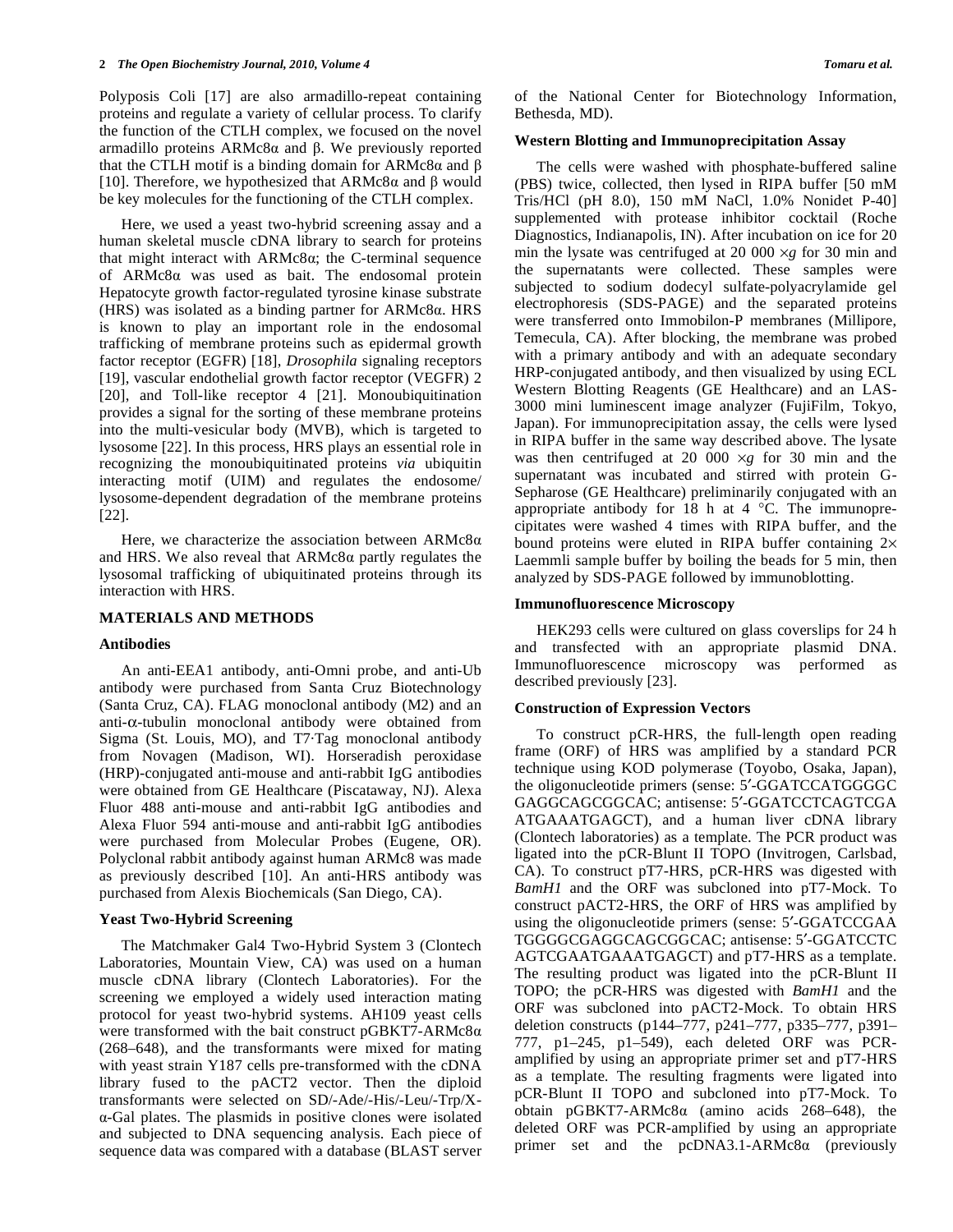described [10]) as a template. The resulting fragment was subcloned into the pGBKT7-Mock (BD Biosciences, San Jose, CA) to generate fusion products with the Gal4 activation domain. To construct  $pGBKT7-ARMc8\alpha$  and  $pGBKT7-ARMc8\beta$ ,  $pCR-ARMc8\alpha$  and  $pCR-ARMc\beta$ (previously described [10]) were digested with *EcoR*I and *Bgl*II , and the resulting fragments were subcloned into pGBKT7-Mock. pT7-HRS $\Delta$ UIM, which coded for the HRS sequence lacking amino acids 245 to 290, was constructed by the method of site-directed mutagenesis [24]. The expression vector pT7-HRS (S270E) (in which the 270th amino acid serine is substituted glutamic acid for) was constructed with a Quick Change kit (Stratagene, La Jolla, CA).  $pFLAG-ARMc8\alpha$  and  $pEGFP-ARMc8\alpha$  were constructed previously [10].

## **Mammalian Cell Culture and Transfection**

 HEK293 cells were cultured in minimum essential medium. Chinese hamster ovary (CHO) cells were cultured in Ham's F-12. All media were supplemented with 10% fetal bovine serum, penicillin 100 units/ml, and streptomycin sulfate 100 μg/ml. Plasmid transfections were performed with FuGENE 6 Transfection Reagent (Roche Diagnostics).

# **RESULTS**

## **Isolation of HRS**

 To clarify the function of ARMc8, we used a yeast twohybrid screening assay to search for proteins that may interact with ARMc8. We used the AH109/Y187 yeast strains and construct pGBKT7-ARMc8a (amino acid; 268– 648) as a bait to screen  $1.0 \times 10^7$  independent clones from a human skeletal muscle cDNA library. We isolated 100 clones as candidates. Among them, clone #178 encoded a sequence corresponding to RanBPM, which we previously characterized as being associated with ARMc8 [10]. Sequencing analysis on these candidates revealed that two different clones (clones #87 and #140) coded for sequences corresponding to HRS.

# **ARMc8 Interacts with HRS** *In Vivo* **and Partly Co-Localizes with HRS**

 We constructed the full-length HRS expression vector  $pACT2-HRS$  and confirmed the interaction of ARMc8 $\alpha$ ,  $\beta$ with HRS by a yeast two-hybrid assay using AH109.  $ARMc8\alpha$  was specifically associated with full-length HRS (Fig. **1A** the top row) but not with the GAL4-activation domain (Fig. **1A** the fourth row from the top). The Cterminal-truncated-ARMc8 $\alpha$  (amino acids 268-648) and  $ARMc8\beta$  was also associated with full-length HRS (Fig.  $1\text{A}$ ) the second and third rows from the top). As another negative control, full-length HRS was also not associated with the GAL4-binding domain (Fig. **1A** the bottom row). To confirm the association *in vivo* in mammalian cells, we performed an immunoprecipitation assay. CHO cells were transfected with  $pFLAG-ARMc8\alpha$  (Fig. 1B, lane 2, lower panel). After 48 h incubation the exogenous FLAG-tagged  $ARMc8\alpha$  was efficiently immunoprecipitated with an anti-FLAG antibody (lane 4, lower panel). Endogenous HRS was co-precipitated with the Flag-tagged ARMc8 $\alpha$  (lane 4, upper panel). As a negative control, pFLAG-Mock plasmid was employed in this assay (lanes 1 and 3). These results suggested that ARMc8α associates with HRS *in vivo* in mammalian cells.

To confirm the co-localization of  $ARMc8\alpha$  and the early endosomal protein HRS in mammalian cells, we performed an immunofluorescence assay. HEK293 cells were cotransfected with  $pEGFP-ARMc8\alpha$  and  $pT7-HRS$ , and the cellular distributions of each exogenous protein were examined by confocal immunofluorescence microscopy. The  $GFP$ -tagged ARMc8 $\alpha$  had a cytoplasmic distribution and in some parts formed small particles (arrowheads in Fig. **1C**, panel a). An endosomal distribution of T7-tagged HRS was confirmed (arrowheads in Fig. **1C**, panel b). The merged image indicated co-localization of HRS and part of  $ARMc8\alpha$ in the endosome (arrowheads in Fig. **1C**, panel c). Previous reports have revealed the co-localization of HRS with EEA1, another early endosome marker [25]. The co-localization of exogenous GFP-tagged  $ARMc8\alpha$  with endogenous EEA1 was also detected (data not shown). These findings indicated that  $ARMc8\alpha$  is partly located on the early endosome.  $ARMc8\alpha$  might be involved in membrane trafficking in cooperation with HRS through the early endosome.

#### **Binding Characterization of HRS and ARMc8**

 HRS possesses several structural domains that have been characterized [26-28] (Fig. **2A**, upper). To identify the binding region of HRS to ARMc8a, we constructed T7tagged deletion constructs (Fig. **2A**, lower), transformed the CHO cells with each deletion construct and FLAG-ARMc8 $\alpha$ (Fig. **2B**, middle panel, lanes 2 to 7), and then performed an immunoprecipitation assay with an anti-FLAG antibody. The exogenous FLAG-tagged  $ARMc8\alpha$  was efficiently immunoprecipitated with an anti-FLAG antibody (Fig. **2B**, lanes 9 to 14). As a negative control, we transfected CHO cells with pT7-HRS and pFLAG-Mock plasmid (Fig. **2B**, lanes 1, 8). The N-terminal and C-terminal deletion mutants, which possess a proline-rich domain (PRD), co-precipitated with FLAG-tagged ARMc $8\alpha$  (Fig. 2B, lanes 9, 10, 13, and 14). In contrast, the PRD-deletion mutants HRS (amino acids 1–245) and HRS (amino acids 391–777) showed no apparent binding to  $ARMc8\alpha$  (lanes 11 and 12). We thought that the band of HRS (amino acids 391–777) might overlap with the band of the mouse IgG heavy chain. We therefore performed an immunoblotting assay using an anti-Omni–probe (rabbit polyclonal antibody), which does not blot mouse IgG (Fig. **2C**). HRS (amino acids 335–777) was co-precipitated with FLAG-tagged ARMc $8\alpha$  (Fig. 2C, lane 7), but HRS (amino acids 391–777) again was not (Fig. **2C**, lane 8). Furthermore, as described below, lack of the UIM had little or no effect on the interaction (Fig. **3A**, lane 2, 3, 4). These results indicate that the proline-rich domain on HRS (amino acids 335–391) is critical for interaction with  $ARMc8\alpha$ .

# **Ubiquitinated Protein Binding to HRS does not Affect the Association Between HRS and ARMc8**

 HRS plays essential roles in recognizing monoubiquitinated proteins *via* the UIM and regulates the endosome/lysosome-dependent degradation of membrane proteins. To examine whether the UIM domain is responsible for the HRS interaction with  $ARMc8\alpha$ , we  $constructed$   $pT7-HRS\Delta UIM$  (HRS construct lacking the UIM sequence) and pT7-HRS (S270E) (HRS construct in which the 270th amino acid serine was replaced with glutamic acid; the serine is crucial for the ubiquitin interaction). pFLAG-ARMc8 $\alpha$  was co-transfected with pT7-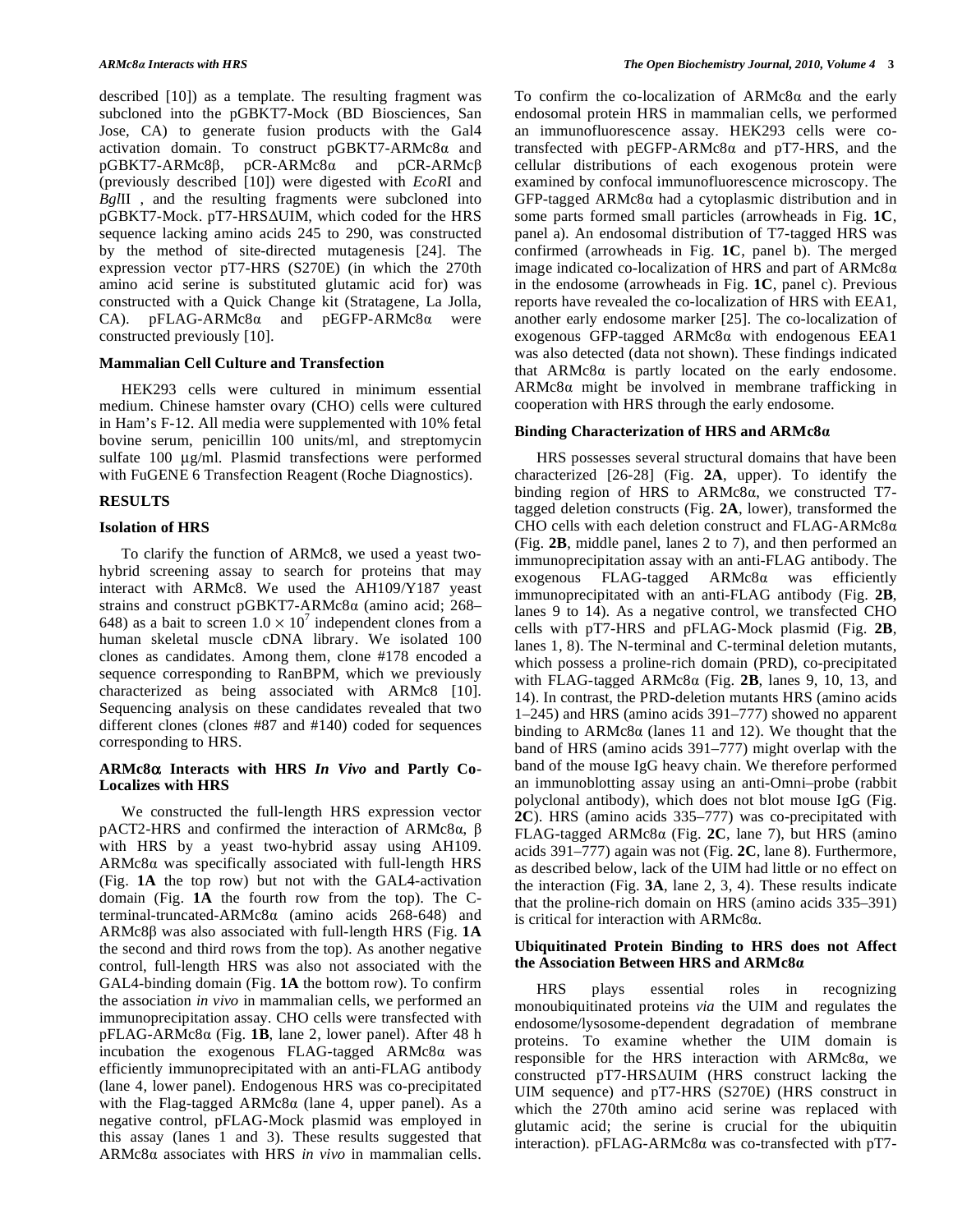

# **Fig. (1). HRS associates with ARMc8** *in vivo***, and exogenously expressed ARMc8 co-localizes with exogenously expressed T7 tagged HRS in HEK293 cells.**

A. AH109 yeast strains were transformed with bait constructs (pGBKT7-ARMc8a, pGBKT7-ARMc8B, pGBKT7-ARMc8a (amino acids 268–648) or pGBKT7-Mock) and prey constructs (pACT2-HRS or pACT2-Mock), and the transformants were inoculated onto a plate containing SD medium lacking leucine and tryptophan to select positive clones transformed with both constructs (bait and prey) (left panel, - Leu-Trp). Colonies positive for growth were restreaked onto a plate of SD medium lacking adenine, histidine, leucine, and tryptophan to select positive clones expressing the reporter genes *ADE* and *HIS3* (right panel, -Ade-His-Leu-Trp).

**B.** CHO cells were transfected with pFLAG-ARMc8 or pFLAG-Mock, and the cell extracts were immunoprecipitated with an anti-FLAG antibody. The lysates and immunoprecipitates were analyzed by SDS-PAGE, followed by immunoblotting with an anti-FLAG antibody or an anti-HRS antibody. IB, immunoblot. IP, immunoprecipitation.

**C.** HEK293 cells were co-transfected with pEGFP-ARMc8 and pT7-HRS. Cells were immunostained with a T7•tag antibody and analyzed by confocal microscopy, as described in Material and Methods. GFP-tagged ARMc8 $\alpha$  was distributed within the cytoplasm (panel a), as was T7-tagged HRS (panel b). Panel c is a merged image of the two exogenous proteins. Arrowheads indicate typical co-localization. Scale bar represents 10 μm.

HRS,  $pT7-HRS$  (S270E), or  $pT7-HRS\Delta UIM$  in CHO cells (Fig. **3A**, lanes 2, 3, and 4, respectively), and then the cell extracts were subjected to an immunoprecipitation assay with an anti-FLAG antibody. The exogenous FLAG-tagged  $ARMc8\alpha$  was efficiently immunoprecipitated with an anti-FLAG antibody (Fig. **3A**, lanes 2 to 4). As a negative control, pFLAG-Mock plasmid was employed in this assay  $(Fig. 3A, \text{lane } 1)$ . The exogenous HRS, HRS $\Delta$ UIM, and HRS (S270E) were equally co-precipitated with FLAGtagged  $ARMc8\alpha$  (Fig. 3A, lanes 2 to 4). Monoubiquitinated proteins were also co-precipitated with HRS (Fig. **3A**, bottom panel, lane 2), but faintly with HRS (S270E) (Fig. **3A**, lane 3) and HRS-UIM (Fig. **3A**, lane 4). UIM containing proteins interact with ubiquitinated proteins. Generally UIM binds to both monoubiquitin and

polyubiquitin chains. But there are different tendencies whether to bind to monoubiquitin or polyubiquitin chains in each UIM containing proteins. The UIM of HRS tends to bind to monoubiquitin more strongly than any other UIM containing proteins do [29]. So the ubiquitinated proteins immunoprecipitated with HRS are supoosed to be mainly monoubiquitinated proteins. These results indicated that monoubiquitinated protein binding to HRS does not affect the association between HRS and  $ARMc8\alpha$ .

# Exogenously Expressed ARMc8a Increases the **Interaction of Ubiquitinated Protein with Exogenously Expressed HRS** *Via* **the UIM Domain**

We next examined the possibility that  $ARMc8\alpha$  affected the binding of monoubiquitinated protein to the UIM of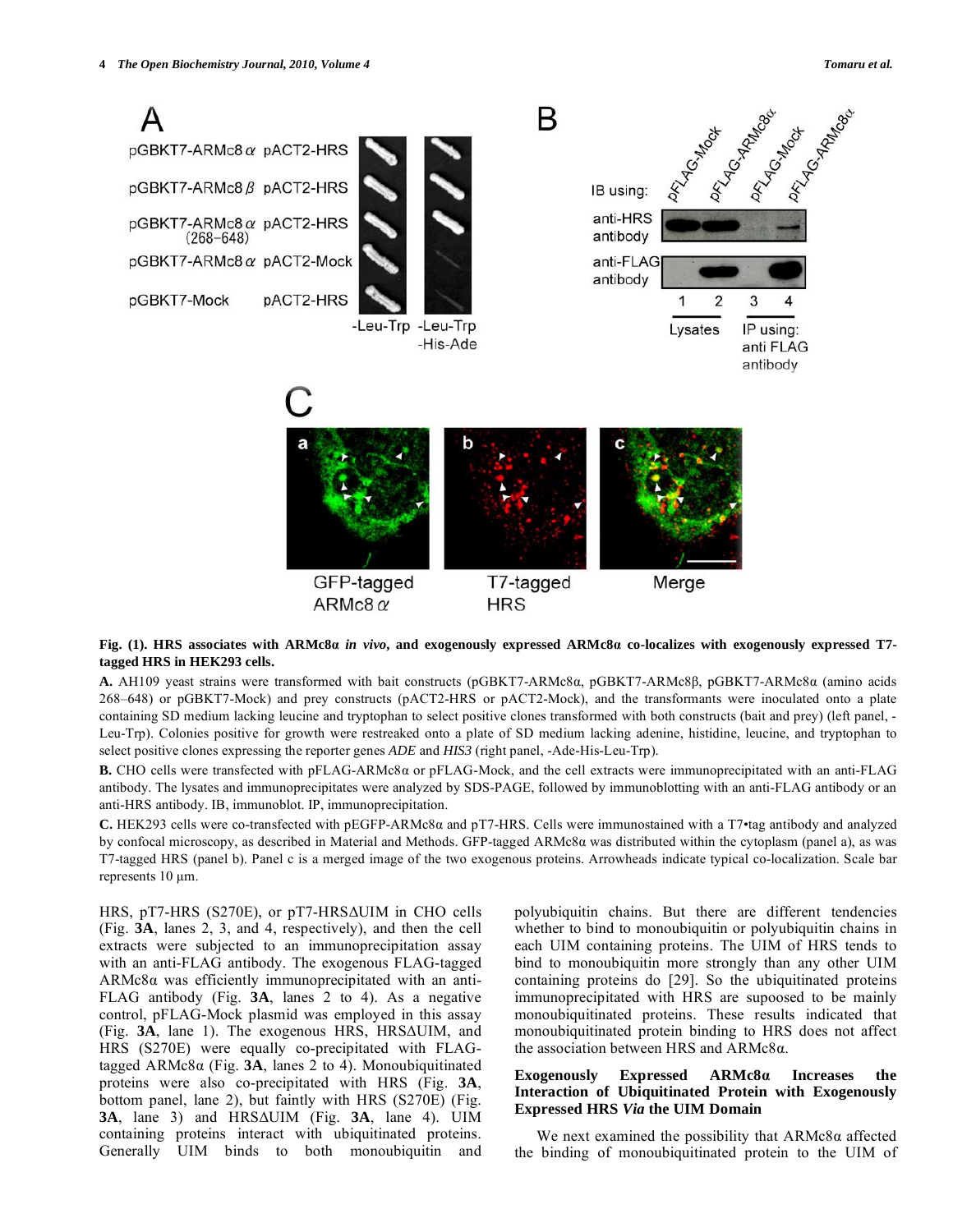

# **Fig. (2). ARMc8 binds to HRS** *via* **the proline-rich domain.**

**A.** upper panel shows the HRS domain organization. Wild type and deletion HRS constructs are shown schematically in the lower panel. Abbreviations are as follows. VHS: Vps27-HRS-STAM; FYVE: Fab1-YOTB-Vac1-EA1; UIM: ubiquitin interacting motif; PRD: prolinerich domain; CC: coiled coil; PSAP: proline, serine, alanine, and proline motif; Pro/Gln: proline-and glutamine-rich domain. **B, C.** pFLAG- $ARMc8\alpha$  was co-transfected with each HRS deletion construct in CHO cells. Exogenous  $ARMc8\alpha$  was immunoprecipitated with an anti-FLAG antibody. Co-immunoprecipitation of each deleted HRS was analyzed by immunoblotting with an anti-T7•tag antibody (**B**) and anti-Omni probe (**C**). As a negative control, cells were co-transfected with pFLAG-Mock and pT7-HRS.

HRS. CHO cells were transfected with pT7-HRS or pT7- HRSAUIM and subjected to an immunoprecipitation assay. The exogenous T7-tagged HRS and HRSAUIM were efficiently immunoprecipitated with T7·Tag monoclonal antibody (Fig. **3B**, third panel from the top, lanes 4 to 6). Monoubiquitinated proteins were co-precipitated with the T7-tagged HRS (Fig. **3B**, lane 4). The UIM is essential for monoubiquitinated protein binding to HRS, because the coprecipitation with HRS $\Delta$ UIM was faint (Fig. 3B, lane 6). When  $pFLAG-ARMc8\alpha$  was co-transfected in CHO cells with pT7-HRS, the overexpressed  $ARMc8\alpha$  resulted in increased monoubiquitinated protein binding to the T7 tagged HRS (lane 5), suggesting that  $ARMc8\alpha$  upregulates the binding of monoubiquitinated proteins to the UIM. Considering the fact that HRS regulates various cellular processes *via* UIM interaction with monoubiquitinated proteins, this finding is very interesting and seems to support the hypothesis that, by interacting with HRS,  $ARMc8\alpha$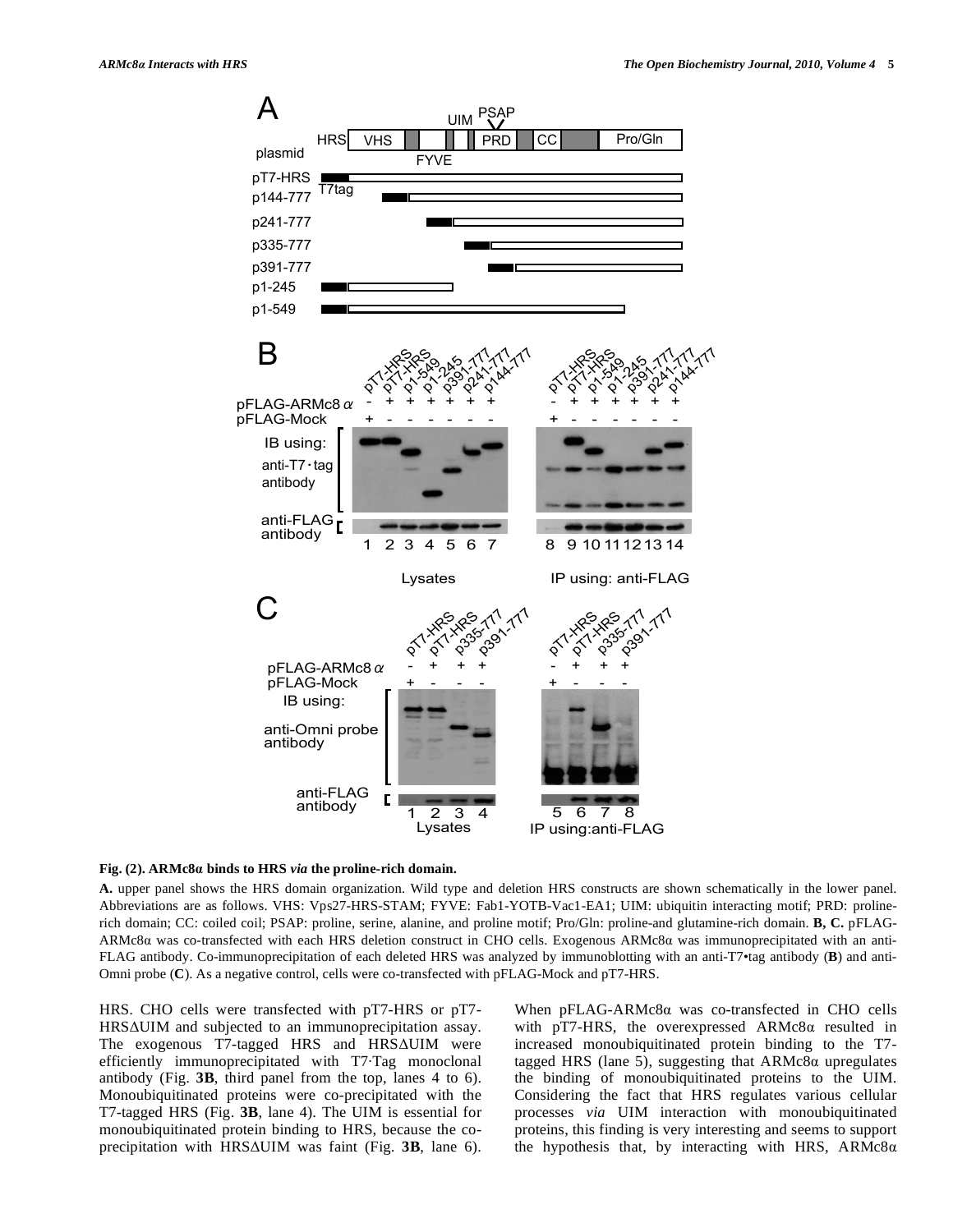

# **Fig. (3). Ubiquitinated protein binding to HRS does not affect the association between HRS and ARMc8, and exogenously expressed ARMc8 increases the interaction of ubiquitinated proteins with exogenously expressed HRS via the UIM.**

A. In CHO cells, pFLAG-ARMc8a was co-transfected with pT7-HRS, pT7-HRS (S270E), or pT7-HRS $\Delta$ UIIM, as indicated (lanes 2 to 4). Exogenous ARMc8α was immunoprecipitated with anti-FLAG antibody. Co-immunoprecipitations of each deleted HRS and ubiquitin were analyzed by immunoblotting with the antibodies indicated. As a negative control, cells were co-transfected with pFLAG-Mock and pT7-HRS (lane 1). Arrow indicates the location of the lane beginning.

**B.** In CHO cells, pFLAG-ARMc8α or pFLAG-Mock was co-transfected with pT7-HRS or pT7-HRSΔUIM, as indicated (lanes 1 to 3). The transfected cells were lysed and the exogenous HRS and each deleted HRS were immunoprecipitated with T7•tag antibody. This was followed by immunoblotting with the antibodies shown (lanes 4 to 6). IB, immunoblot. IP, immunoprecipitation.

partly mediates the association of HRS to monoubiquitinated proteins.

# **DISCUSSION**

We found that HRS binds to ARMc8a via the PRD, which has been characterized as a site of protein interaction with tumor suppressor gene 101 (TSG101) [28], EGFR pathway substrate clone 15 and Sorting nexin 1 [25]. Indeed, we demonstrated that the PRD (HRS amino acids 335-391) is a critical binding site for  $ARMc8\alpha$  interaction. Since the PSAP motif, which is crucially implicated in HRS interaction with TSG101 [28], exited at the N-terminal sequence of PRD (HRS amino acids 348-351) as a binding region, the PSAP motif may play an essential role in HRS- $ARMc8\alpha$  interaction.

 Although we have not yet revealed the mechanism by which overexpressed  $ARMc8\alpha$  upregulates the binding of monoubiquitinated proteins to HRS, we can hypothesize that  $ARMc8\alpha$  competitively obstructs the binding of TSG101 to the PSAP motif in HRS; since TSG101 is also essential for the sorting of monoubiquitinated proteins into the MVB, overexpressed  $ARMc8\alpha$  might thus increase the binding of undegraded, monoubiquitinated proteins. Actually to clarify the function of  $ARMc8\alpha$ , we also have been exploring the effect of siRNA-mediated gene specific silencing of  $ARMc8\alpha$  on the interaction between UIM of HRS and monoubiquitinated proteins. However, so far we haven't yet found a significant effect.

 On the basis of this finding we can reach a hypothesis that  $ARMc8\alpha$  has high potency and only a small amount is required to mediate the interaction of HRS with monoubiquitinated proteins. In other words, the amount of  $ARMc8\alpha$  downregulated by siRNA-mediated gene silencing might still be enough to normally regulate the interaction of HRS with monoubiquitinated proteins while overexpression of  $ARMc8\alpha$  might function suppressively as dominantnegative or, as described above, competitively obstruct the binding of TSG101 to the HRS leading to stagnated HRSmediated lysosomal trafficking and resulting in increasing the undegraded ubiquitinated proteins which could associate with HRS. Nevertheless, we believe that much more optimized experimental model where gene downregulation level is much more rigorously controlled would be required to draw a conclusion.

 HRS plays an essential role in the endosome/lysosomedependent degradation of receptor proteins *via* endocytosis. HRS associates with monoubiquitinated receptor proteins through the UIM and sorts them into the MVB. EGFR is a typical molecule downregulated by this mechanism [18]. In our experiment we found that  $ARMc8\alpha$  co-localizes with HRS and EEA1 and that overexpressed  $ARMc8\alpha$  stimulates the binding of monoubiquitinated proteins to HRS. Therefore, we supposed that overexpressed or downregulated ARMc8 might affect EGFR degradation *via* HRS. Thus, to estimate the effect of  $ARMc8\alpha$ , we examined EGFR degradation after stimulation of epidermal growth factor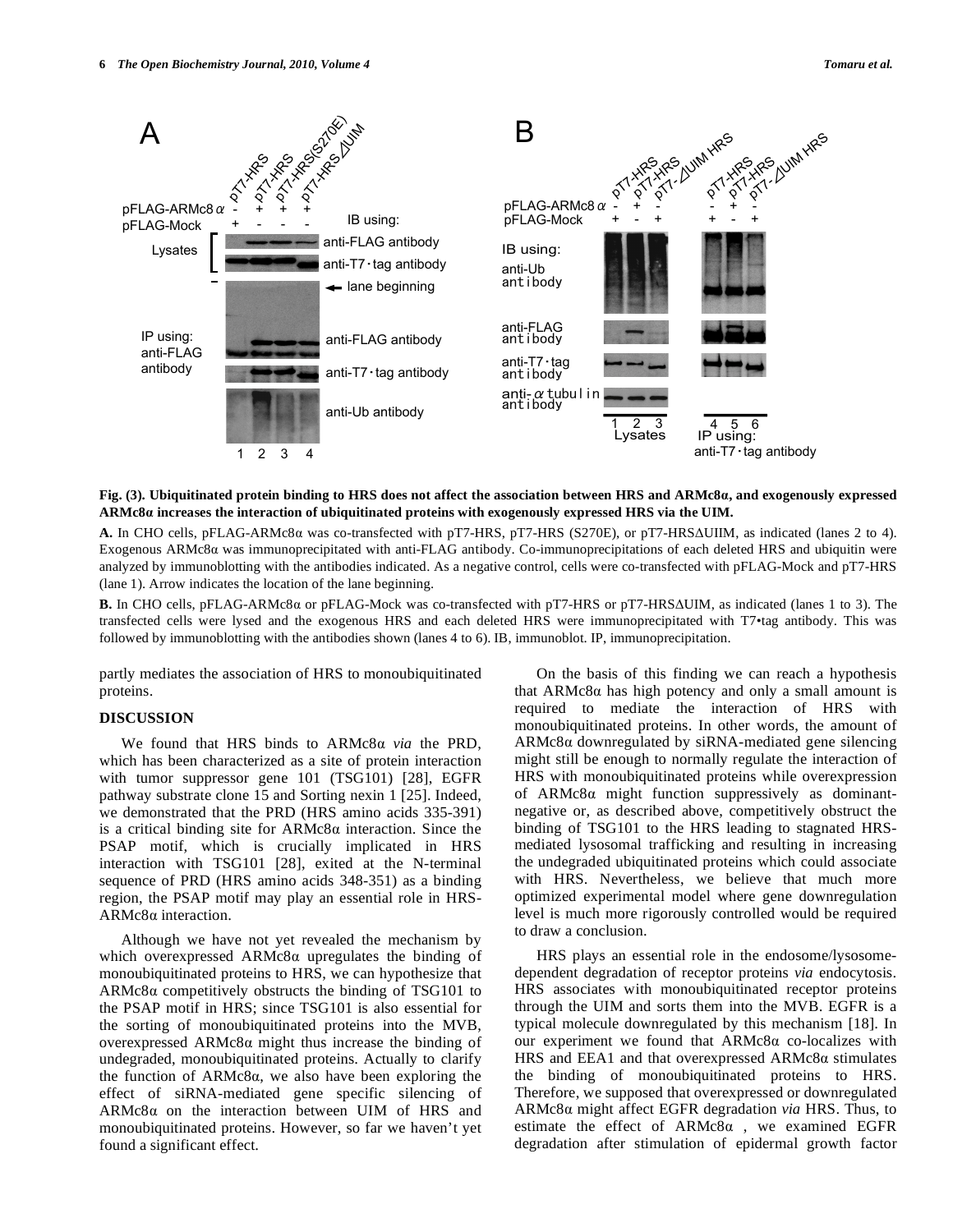(EGF), which is a ligand to induce EGFR downregulation [18], in cells transiently transfected with  $ARMc8\alpha$ expression vector or gene-silenced by siRNA with  $ARMc8\alpha$ specific primer. Also we established stable  $ARMc8\alpha$  overexpressing and shRNA-mediated knockdown cell line on the same purpose. However, we couldn't detect a significant effect of  $ARMc8\alpha$  in these experiments. Moreover EGF stimulation didn't show any effects on the association of HRS with  $ARMc8\alpha$  in both immunoprecipitation assay and immunofluorescence microscopy (data not shown). So, taken together, we have speculated that  $ARMc8\alpha$  might not regulate EGFR degradation in cooperation with HRS.

Although we couldn't find any effects of  $ARMc8\alpha$  on EGFR degradation, identifying the monoubiquitinated protein that is degraded in an  $ARMc8\alpha$  -dependent manner will be very important. Because many receptor proteins, such as *Drosophila* signaling receptors [19], Toll-like receptor 4 [21], and VEGFR2 [20] have been characterized as molecules down-regulated by an HRS-dependent mechanism, these receptors are candidates. Furthermore, HRS is also known to play critical roles in the recycling of certain receptor proteins such as transferrin receptor and  $\beta$ 2adrenergic receptor [30]; the autophagic degradation pathway [31]; and stabilization and degradation of STAM (signal transducting adaptor molecule) proteins [32]. The cellular transport and degradation of several ubiquitinated proteins might be regulated by HRS in cooperation with  $ARMc8\alpha$ , although the details of this mechanism are unclear.

Here, we analyzed the interaction of  $ARMc8\alpha$  with HRS in mammalian cells. HRS is well conserved through eukaryotes as a key component regulating endosomal sorting. In yeasts, as well as in mammalian cells, ubiquitination plays critical roles in both proteasome- and vacuole-dependent protein degradation, and ubiquitination functions as a signal for entry to the lysosome degradation pathway [18]. As mentioned in the Introduction,  $ARMc8\alpha$  is human homolog of yeast vid28. It would be interesting to analyze the possible association of vid28 with vps27, the yeast homolog of HRS. This investigation of vid28 and vps27 might help to clarify the function of  $ARMc8\alpha$  and CTLH complex in mammalian cells, because the functions of these yeast homologs have been partly characterized.

## **ACKNOWLEDGEMENT**

 This work was supported in part by grant to A. Ueda from the Ministry of Health, Labor and Welfare of Japan.

#### **REFERENCES**

- [1] Gancedo, J.M. Yeast carbon catabolite repression. *Microbiol*. *Mol*. *Biol*. *Rev.*, **1998**, *62*, 334-361.
- [2] Chiang, H.L.; Schekman, R. Regulated import and degradation of a cytosolic protein in the yeast vacuole. *Nature*, **1991**, *350*, 313-318.
- [3] Hoffman, M.; Chiang, H.L. Isolation of degradation-deficient mutants defective in the targeting of fructose-1,6-bisphosphatase into the vacuole for degradation in *Saccharomyces cerevisiae*. *Genetics ,***1996**, *143*, 1555-1566.
- [4] Huang, P.H.; Chiang, H.L. Identification of novel vesicles in the cytosol to vacuole protein degradation pathway. *J*. *Cell Biol*., **1997**, *136*, 803-810.
- [5] Chiang, M.C.; Chiang, H.L. Vid24p, a novel protein localized to the fructose-1, 6-bisphosphatase-containing vesicles, regulates targeting of fructose-1,6-bisphosphatase from the vesicles to the vacuole for degradation. *J*. *Cell Biol*., **1998**, *140*, 1347-1356.
- [6] Brown, C.R.; McCann, J.A.; Hung, G..G..; Elco, C.P.; Chiang, H.L. Vid22p, a novel plasma membrane protein, is required for the fructose-1,6-bisphosphatase degradation pathway. *J*. *Cell Sci*., **2002**, *115,* 655-666.
- [7] Schork, S.M.; Thumm, M.; Wolf, D.H. Catabolite inactivation of fructose-1,6-bisphosphatase of *Saccharomyces cerevisiae*. Degradation occurs *via* the ubiquitin pathway. *J*. *Biol*. *Chem*., **1995**, *270*, 26446-26450.
- [8] Regelmann, J.; Schule, T.; Josupeit, F.S.; Horak, J.; Rose, M.; Entian, K.D.; Thumm, M.; Wolf, D.H. Catabolite degradation of fructose-1,6-bisphosphatase in the yeast *Saccharomyces cerevisiae*: a genome-wide screen identifies eight novel GID genes and indicates the existence of two degradation pathways. *Mol*. *Biol*. *Cell*, **2003**, *14*, 1652-1663.
- [9] Krogan, N.J.; Cagney, G.; Yu, H.; Zhong, G..; Guo, X.; Ignatchenko, A.; Li, J.; Pu, S.; Datta, N.; Tikuisis, A.P.; Punna, T.; Peregrin-Alvarez, J.M.; Shales, M.; Zhang, X.; Davey, M.; Robinson, M.D.; Paccanaro, A.; Bray, J.E.; Sheung, A.; Beattie, B.; Richards, D.P.; Canadien, V.; Lalev, A.; Mena, F.; Wong, P.; Starostine, A.; Canete, M.M.; Vlasblom, J.; Wu, S.; Orsi, C.; Collins, S.R.; Chandran, S.; Haw, R.; Rilstone, J.J.; Gandi, K.; Thompson, N.J.; Musso, G..; St Onge, P.; Ghanny, S.; Lam, M.H.; Butland, G.; Altaf-Ul, A.M.; Kanaya, S.; Shilatifard, A.; O'Shea, E.; Weissman, J.S.; Ingles, C.J.; Hughes, T.R.; Parkinson, J.; Gerstein, M.; Wodak, S.J.; Emili, A.; Greenblatt, J.F. Global landscape of protein complexes in the yeast *Saccharomyces cerevisiae*. *Nature*, **2006**, *440*, 637-643.
- [10] Kobayashi, N.; Yang, J.; Ueda, A.; Suzuki, T.; Tomaru, K.; Takeno, M.; Okuda, K.; Ishigatsubo, Y. RanBPM, Muskelin, p48EMLP, p44CTLH, and the armadillo-repeat proteins ARMC8alpha and ARMC8beta are components of the CTLH complex. *Gene*, **2007**, *396*, 236-247.
- [11] Murrin, L.C.; Talbot, J.N. RanBPM, a scaffolding protein in the immune and nervous systems. *J*. *Neuroimmune Pharmacol*., **2007**, *2*, 290-295.
- [12] Emes, R.D.; Ponting, C.P. A new sequence motif linking lissencephaly, Treacher Collins and oral-facial-digital type 1 syndromes, microtubule dynamics and cell migration. *Hum*. *Mol*. *Genet*., **2001**, *10*, 2813-2820.
- [13] Riggleman, B.; Wieschaus, E.; Schedl, P. Molecular analysis of the armadillo locus: uniformly distributed transcripts and a protein with novel internal repeats are associated with a Drosophila segment polarity gene. *Genes Dev*., **1989**, *3*, 96-113.
- [14] Coates, J.C. Armadillo repeat proteins: beyond the animal kingdom. *Trends Cell Biol*., **2003**, *13*, 463-471.
- [15] McCrea, P.D.; Turck, C.W.; Gumbiner, B. A homolog of the armadillo protein in Drosophila (plakoglobin) associated with Ecadherin. *Science*, **1991**, *254*, 1359-1361.
- [16] Gorlich, D.; Prehn, S.; Laskey, R.A.; Hartmann, E. Isolation of a protein that is essential for the first step of nuclear protein import. *Cell*, **1994**, *79*, 767-778.
- [17] Groden, J.; Thliveris, A.; Samowitz, W.; Carlson, M.; Gelbert, L.; Albertsen, H.; Joslyn, G.; Stevens, J.; Spirio, L.; Robertson, M. Identification and characterization of the familial adenomatous polyposis coli gene. *Cell*, **1991**, *66*, 589-600.
- [18] Gruenberg, J.; Stenmark, H. The biogenesis of multivesicular endosomes. *Nat. Rev.*, **2004**, *5*, 317-323.
- [19] Jekely, G.,; Rorth, P. Hrs mediates downregulation of multiple signalling receptors in Drosophila. *EMBO Rep*., **2003**, *4*, 1163- 1168
- [20] Ewan, L.C.; Jopling, H.M.; Jia, H.; Mittar, S.; Bagherzadeh, A.; Howell, G.J.; Walker, J.H.; Zachary, I.C.; Ponnambalam, S. Intrinsic tyrosine kinase activity is required for vascular endothelial growth factor receptor 2 ubiquitination, sorting and degradation in endothelial cells. *Traffic*, **2006**, *7*, 1270-1282.
- [21] Husebye, H.; Halaas, O.; Stenmark, H.; Tunheim, G.; Sandanger, O.; Bogen, B.; Brech, A.; Latz, E.; Espevik, T. Endocytic pathways regulate Toll-like receptor 4 signaling and link innate and adaptive immunity. *EMBO J*., **2006**, *25*, 683-692.
- [22] Shtiegman, K.; Yarden, Y. The role of ubiquitylation in signaling by growth factors: implications to cancer. *Semin*. *Cancer Biol*., **2003**, *13*, 29-40.
- [23] Suzuki, T.; Ueda, A.; Kobayashi, N.; Yang, J.; Tomaru, K.; Yamamoto, M.; Takeno, M.; Ishigatsubo, Y. Proteasomedependent degradation of alpha-catenin is regulated by interaction with ARMc8alpha. *Biochem*. *J*., **2008**, *411*, 581-591.